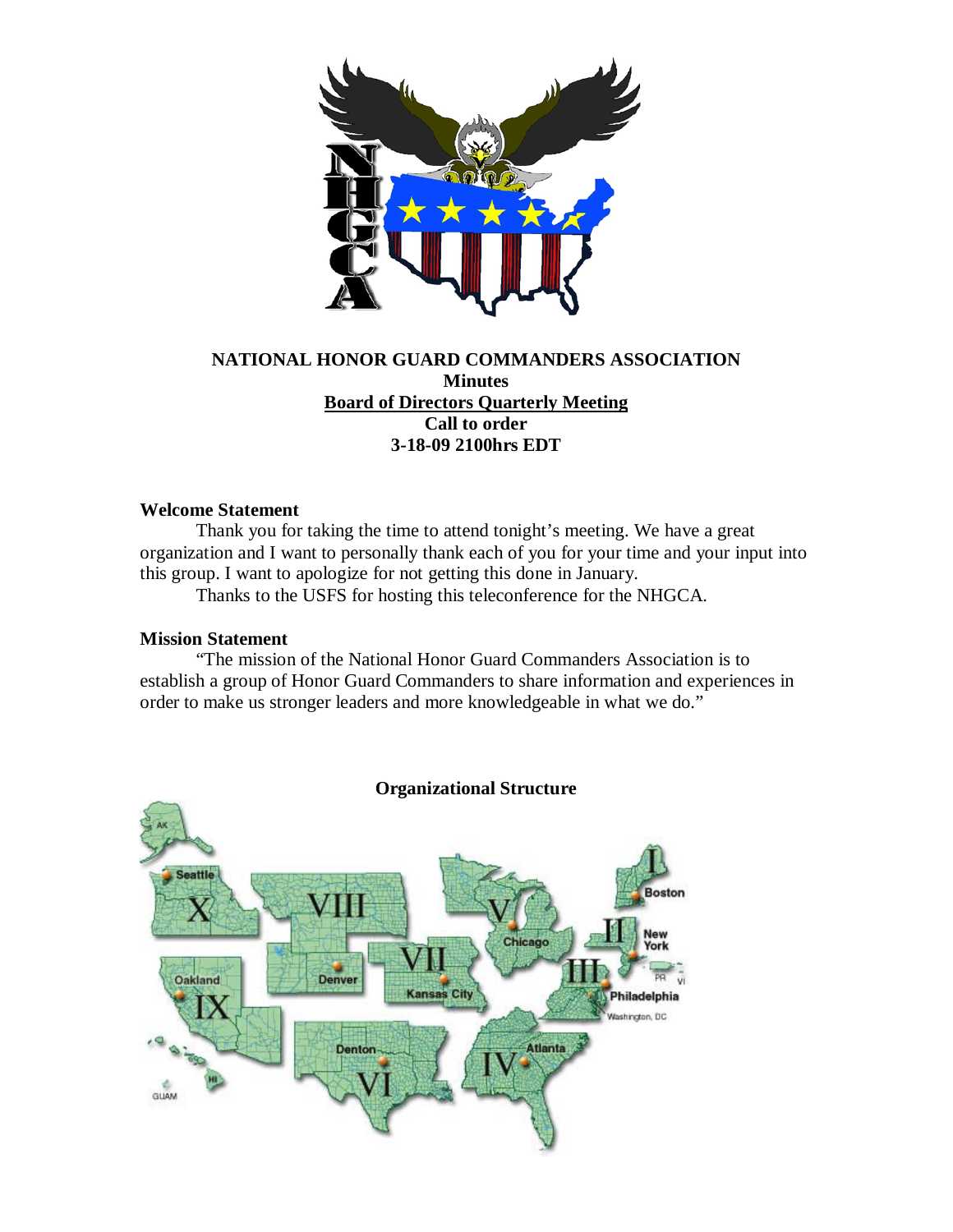# **Roll Call:**

#### **Board of Directors**

| Jim McLoughlin | Connecticut   | <b>Board Chairman</b>       | present |
|----------------|---------------|-----------------------------|---------|
| Mark Klose     | New Hampshire | Director: Regions 1 & 2     | excused |
| Dave Hathaway  | Pennsylvania  | Director: Regions $3 & 5$   | present |
| Doug Swartz    | Florida       | Director: Regions $4 & 6$   | present |
| Kyle Ienn      | Nebraska      | Director: Regions 7 & 8     | present |
| Dan Gosnell    | California    | Director: Regions $9 \& 10$ | present |
| Eric Nagle     | Maryland      | <b>NFFF Representative</b>  | present |

\*\* invited to the teleconference: Earl Lincoln – present and Rich Cordova - absent

### **Regional Directors**

| Earl Lincoln      | New Hampshire |                                  |
|-------------------|---------------|----------------------------------|
| Hal Grout         | Connecticut   |                                  |
| Ron Quesenberry   | Virginia      | to be verified by Board Director |
| David Bradley     | Georgia       | to be verified by Board Director |
| Tim Wren          | Michigan      |                                  |
| Levi Clements     | Texas         |                                  |
| Roger Hansen      | Nebraska      |                                  |
|                   |               |                                  |
| Cordova           | California    |                                  |
| <b>Brad Paris</b> | Oregon        |                                  |
|                   |               |                                  |

#### **State Representatives**

To be identified by the respective Regional Directors and then listed on the web site. This can provide the general membership a contact at the state/local level.

#### **Membership**

The best way to disseminate information to the membership at this point is through the web site. Dave Hathaway maintains a database of the membership and contact information.

Board Chairman – assigns the Board of Directors Board of Directors – Identify Regional Directors Regional Directors – Identify State Representatives (possibly coordinate with the DOJ initiative; LAST teams)

 Dave Hathaway has set up emails by region via the web site. A test was conducted using the Board as group. Emails can be sent by group ie. Region 1, Region 5, Regional Directors, etc… The prospect of utilizing this at the State level has also been set up and can be used. If additional groups are needed, contact Dave Hathaway.

#### **Meeting Schedule**

| January | <b>Board of Directors</b> |
|---------|---------------------------|
| April   | <b>Regional Directors</b> |
| July    | <b>Board of Directors</b> |
| October | <b>Annual Meeting</b>     |

In 2010 we will make the January and April meetings, Regional Directors meetings.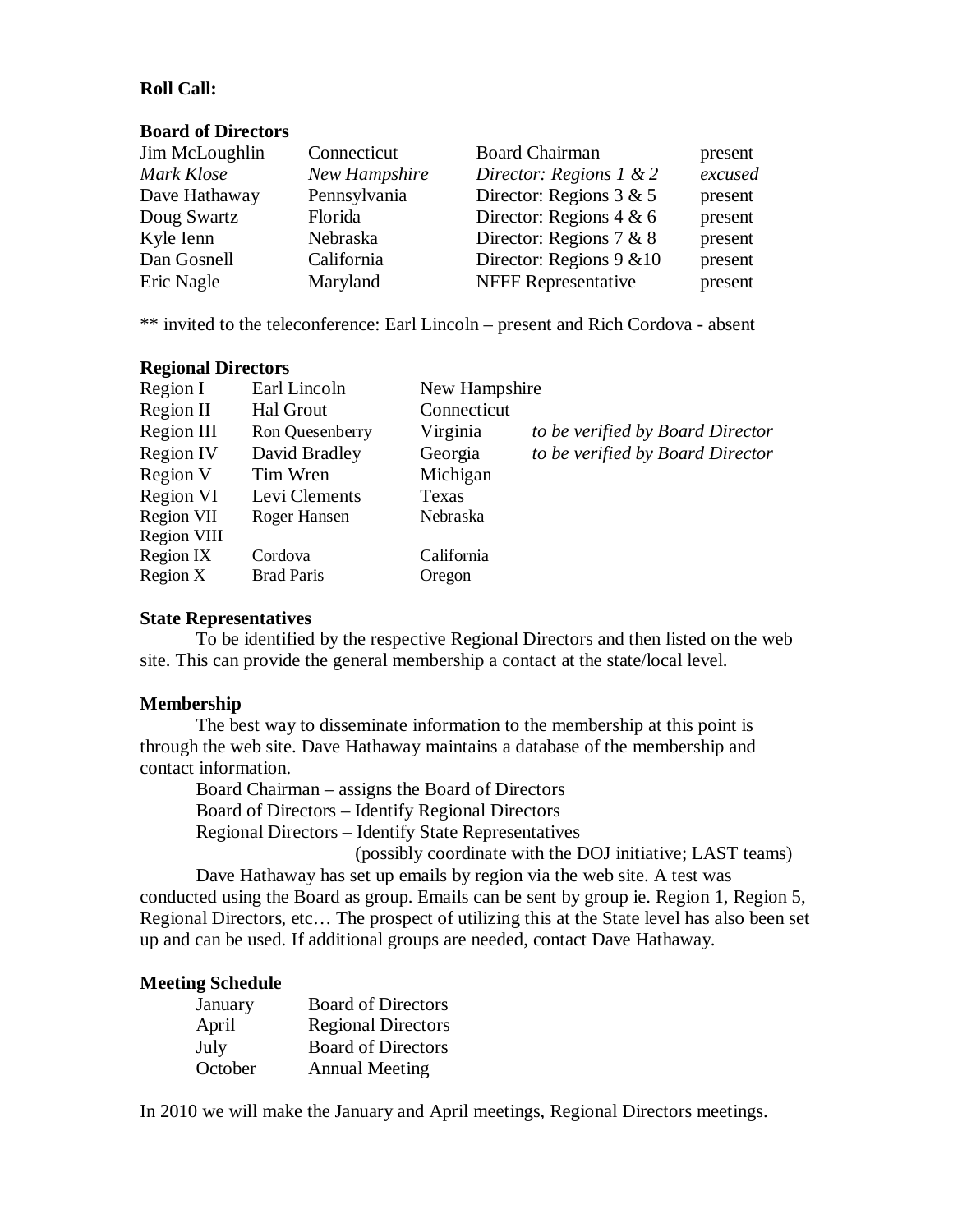# **Funeral Response Levels** –

Doug Swartz and Dave Hathaway have fine tuned the headings and descriptions of LODD, non-LODD and other (retiree, civilian employee), and are now posted to the web site.

An additional IAP will be added to the web site as well. Eric plans to bring this to the LAST team and recommend for an addition to the appendix to the LAST manual.

Also, if your organization already has a policy on levels of service, by all means use them. Ours are posted as a reference in case someone is looking for suggested levels of service.

# **Education / Training –**

### **NFFF – Taking Care of our Own**

*This class is being combined with the Regional LAST team training in 2009. Contact Jeanne Tobia at the NFFF if interested in hosting a regional class. \*\* Wreath laying at Arlington scheduled for 10-1-09 at 12:15 Please make a note of this.\*\**

**National Honor Guard Academy** *Click on link for list of upcoming offerings* [http://www.nationalhonorguardacademy.com](http://www.nationalhonorguardacademy.com/) *This class is being offered several times this year. See web site for additional info.*

**Goshen, Indiana Police** *Click on link for additional information* <http://www.honorguardtraining.com/> *This class is being offered several times this year. See web site for additional info.*

**Courage to be Safe Training** *Click on link for list of upcoming offerings* <http://www.everyonegoeshome.com/events/> *Discussion on adding the "everyone goes home" element to the LAST team as an awareness and educational component. The survivor stories always stick with the audience… Kyle and Eric will approach John Proels with the idea.*

## **Additional training opportunities** are listed on the web site.

*Discussion on requesting those entities that we post, promote the National Honor Guard Commanders Association during their classes.* 

Discussion on approaching instructors who teach honor guard academies across the country to promote our group. Flyers are in need as a marketing tool to spread the word about the group. Eric has found some and will distribute to the Board of Directors.

# **National Memorial Service** – State memorials listed on web site

## NFFF

- Rich Cordova was nominated as Deputy Honor Guard Commander for 2009 and Mark Bonzer as an alternate. If you're interested in this honor, please let us know.
- Selection criteria for the D/C position include: willingness to make a 4 year commitment, leadership experience, experience at large scale events such as LODD's, willingness to travel to the east coast to attend the planning meetings, does the individual embody the spirit of the weekend (focus on the family), additional skills/experience that might enhance the memorial weekend
- Recommended for D/C in 2010: Mark Bonzer from Nebraska.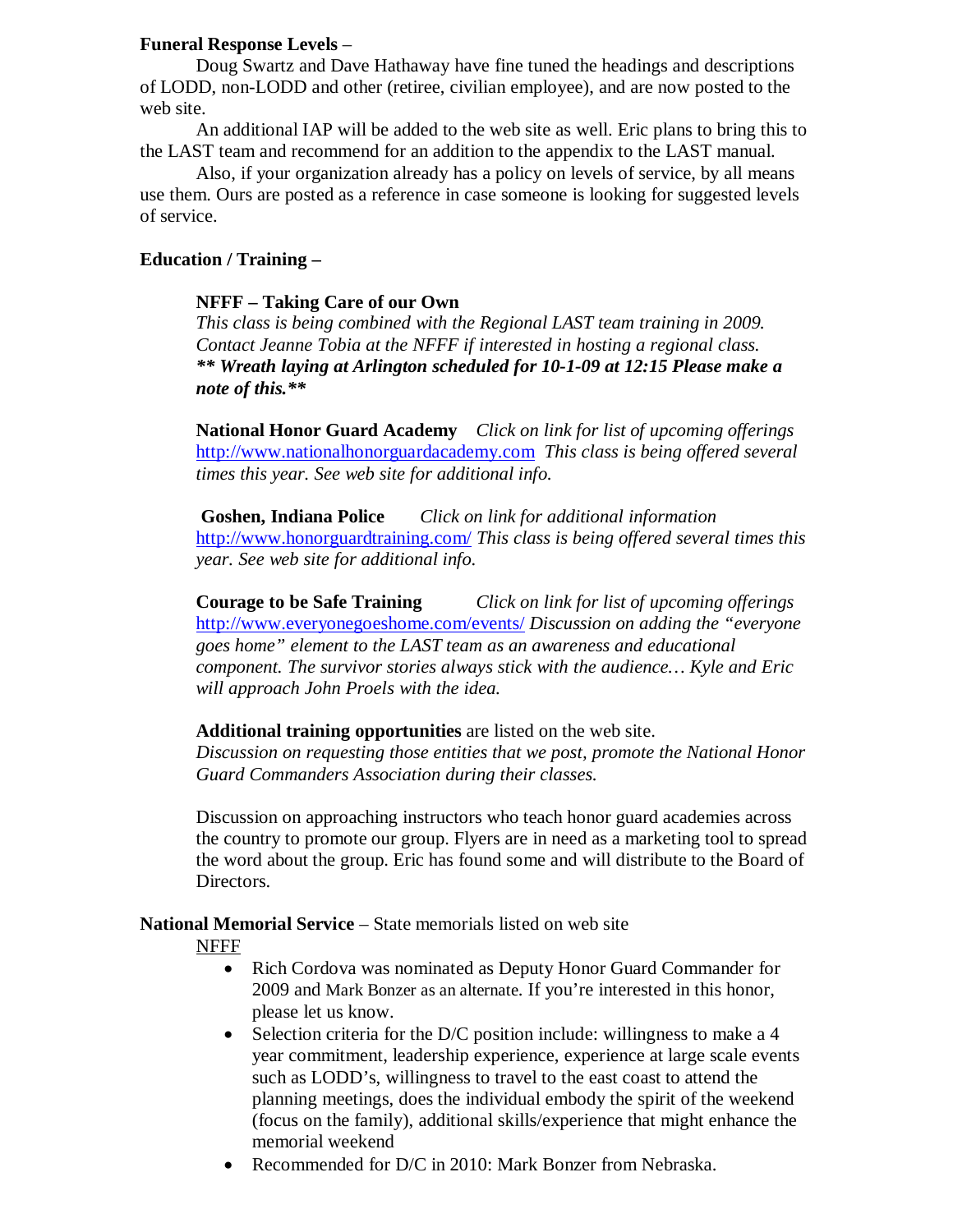### **Web Page**

*Dave Hathaway* continues to do a tremendous job at developing and maintaining this web site and associated pages connected to the main page. Dave is requesting pictures emailed to him to be posted on web site. **ffhathaway@msn.com** 

The development of a **BLOG** and/or a bulletin board type communication set up via the web site is being looked at to encourage the membership to begin the process of sharing and networking ideas. Not too much activity here, should we continue with it? We need to commit to adding information to the blog for it to be successful. We'll keep it in the works for now.

The web site seems to be the back bone for information sharing and your contributions to the site will make it only better. There are approximately 26 pages of material on the site and Dave is reconsidering the setup / layout. Please forward any suggestions to him.

The NFFF, IAFF and the FFC have authorized use of their respective logos on our web site. Please forward any requests to link our sight to Dave Hathaway.

#### **Funding**

The NFFF will accept donations intended for the NHGCA. The donations shall be made to the NFFF with an indication in the memo section: National Honor Guard Commanders Assoc. A separate account code will be generated and used for NHGCA support. On line donations are accepted as well. At this time no donations have been received.

Dave Hathaway and his Honor Guard have made a donation of a complete set of flags, axes, etc to the NFFF for use and display, so that bringing equipment to the facility will no longer be necessary. NFFF may need to develop a policy on the use of equipment and the foundation is committed to appropriately displaying the donated items.

Discussion on grants for Honor Guards. Anyone heard of this?

The agreement with OSU regarding printing is defunct. It's possible we may need to solicit donations to further fund future printings.

### **DOJ Initiative – LAST teams**

Primary focus – PSOB benefits for families.

Secondary focus – State LODD response teams – development of teams to include these elements: honor guard, chief to chief, chaplain, survivor, and behavioral health (CISM). HOTLINE set up to activate the teams. Consider adding the everyone goes home element to the team?

Listing the DOJ State Team Leaders contact information by State on our web site has been accomplished. *Perhaps Regional Directors can contact state reps about our group and try making the state team leaders the state contact individuals for the NHGCA.*

Sharing your experiences in the development of these teams will only help others who are beginning the process. Connecting people together for the purposes of making these state teams successful, is a very rewarding experience. Virginia and Texas expressed an interest in the development of regional honor guard teams for their states.

Kyle Ienn and Ton Benjamin were featured in the NFFF Survivors publication "Facing Tomorrow Together" Nice job, fellas!

#### **Brochure**

Tri-Fold brochure completed. Example temporarily posted on the web site. Print materials are available. Dissemination will be by Region with the NFFF maintaining a supply as well for conferences. Eric is going to order more through OSU as we have distributed most of our initial order, either to us or at the trade shows and on campus. A nominal supply of about 2000 were located and will be distributed to the Board of Directors.